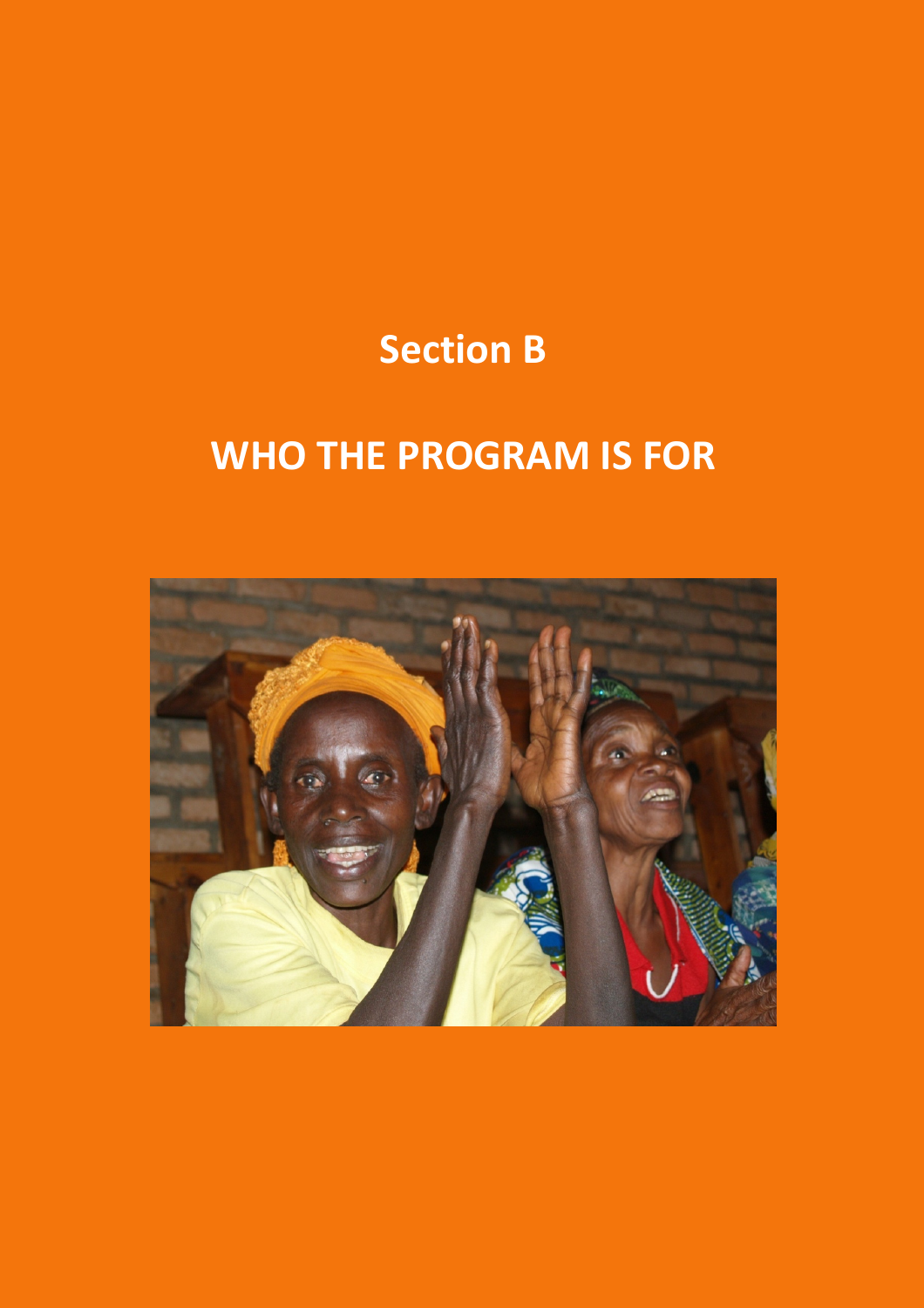## CARE Rwanda VW Program Section B1 - The impact group

CARE's programs are built around a specific poverty-affected and vulnerable impact group. CARE Rwanda has identified two impact groups it wants to work with: vulnerable women (VW) and orphans and vulnerable children (OVC), around which it has developed its two programs. This section describes the vulnerable women impact group.

#### The impact group

CARE International identifies impact group as follows: "The impact population group for a program is the specific population group (or groups) whose lives should show a measurable, enduring improvement as a result of the program. The impact group should be at least at national level (including work with partners, and policy advocacy – not just through massive community-based service delivery). It should also be larger than any subset group directly impacted by an individual project or initiative within the program."<sup>101</sup>

In its Vulnerable Women Program, CARE Rwanda and its partners work with those women most likely to face challenges in demanding and securing their rights. The core impact group for this program includes vulnerable women of reproductive age. In saying this we do not seek to exclude girls or older women from participating in the program, and our experience suggests that spill-over benefits from program activities for both these groups are likely. However, we also recognize that girls under the age of 18 and women over reproductive age have particular needs that this program is not designed to address. The former group are the concern of CARE Rwanda's OVC program, whilst other organizations active in Rwanda have the mandate and specialist expertise to support the latter.

Our current focus lies on women living in rural areas. Poverty is largely, though not exclusively, a rural phenomenon in Rwanda. Despite a recent acceleration, Rwanda still has one of the lowest urbanization rates of Africa, with 85% of people still dependent on subsistence agriculture as their main livelihood. In rural areas women find it hardest to access critical services and are most exposed to violence and abuse. Nevertheless, with increasing urbanization, levels



of poverty and vulnerability in cities are expected to rise. Whilst focusing on rural poverty, CARE Rwanda remains alert to needs and opportunities to work in urban areas, which will then be based on additional needs analysis.

### Drivers of vulnerability

Through its situational analysis CARE Rwanda has identified a number of drivers of vulnerability. Women meeting one or more of these criteria are considered vulnerable for the purposes of CARE's program, although in reality these drivers are closely associated and most vulnerable women face more than one of these challenges. We recognize that this list is not complete and does thus not cover all vulnerable women. This is a conscious decision, based on the analysis of our and other's strengths. For example, other organizations are much better placed than CARE to work with women with disabilities in Rwanda and as such they are not among CARE's impact group.

The drivers of vulnerability include:

o Poverty

 $\overline{a}$ 

Poverty is the main factor limiting women's ability to assert and exercise their rights. It limits their access to basic needs, socio-economic opportunities, services, and has a negative effect on their position in society, including their opportunities to participate in decision-making, access to information, etc. Development

<sup>101</sup> CARE International, P-shift Glossary of Terms, http://p-shift.care2share.wikispaces.net/Glossary+of+Terms, cited 28 March 2013.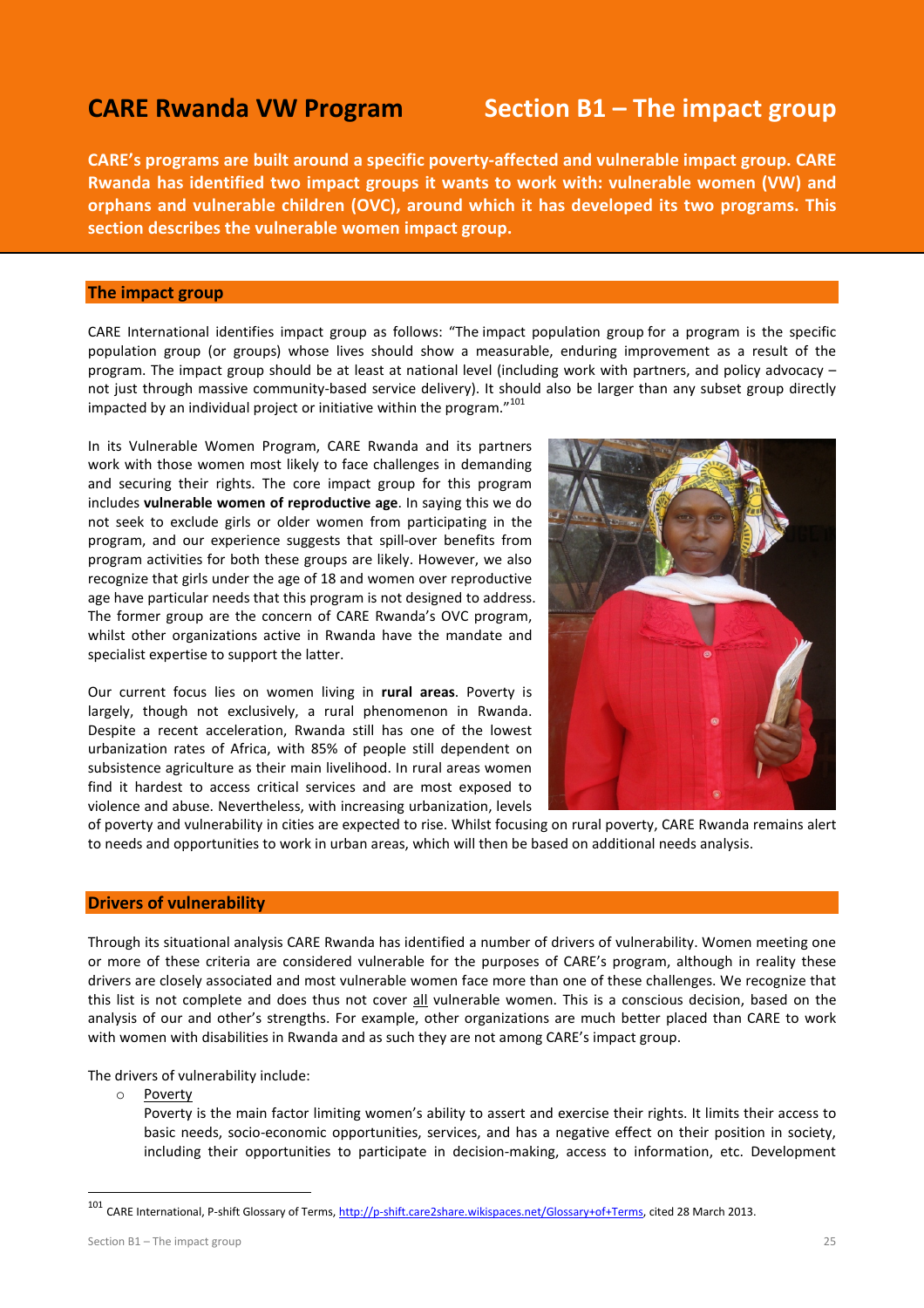policy and actors in Rwanda refer to a system of community-defined 'ubudehe' poverty categories<sup>102</sup>. and CARE's program focuses on women in the three poorest categories.

o Marginalization

This group includes women who are socially excluded, or pushed to the margin. Their economic, social and political participation in public life as well as their access to services are severely limited. Marginalized women include women who may face stigma and discrimination because of who they are, such as women from the Historically Marginalized or Batwa community, or what they do, such as commercial sex workers. It can also include women who for various reasons live their lives outside a 'traditional', culturally and legally sanctioned marriage relationship with a husband, including widows, women with husbands in prison, single mothers, and women in polygamous or informal marriages.

o Remoteness

Even in a small country with good infrastructure such as Rwanda, distance from urban centres or main transport routes can severely constrain access to basic services, economic opportunities, information and opportunities to engage with institutions or participate in decision-making etc., and thus limit the ability of women in remote areas to access and enjoy their rights.

o Women who experience GBV

These women have already experienced a severe violation of their rights and may face further rights violations as a result of marginalization (see above) or health problems.

It must be stressed that, of course, there is no formula to vulnerability. The above criteria provide a guide, but CARE and its partners' beneficiary selection is based on participatory processes with communities, taking advantage of local knowledge to identify community members for whom these factors combine in ways that create vulnerability and limit women's ability to access and enjoy their rights.

#### Target groups

In order to support vulnerable women to claim their rights, CARE and its partners do not work only or mainly with women. We recognize that the involvement of many others is needed in order to actually have an impact. CARE International defines target group as follows:

"The target population group is the group we directly work with or engage so that we can achieve our desired impact on the lives of the impact group. This group is targeted because its participation helps ensure that the impact group benefits. The target group may also benefit from the program, but is not the group whose lives we ultimately seek to change and against whose improvement we measure our success."<sup>103</sup> For example, men who have participated in the 'Journevs of Transformation'<sup>104</sup> to become engaged in women's empowerment, stated to have also benefited themselves, for example through increased financial security and harmony in their household.

CARE Rwanda's target groups include (but not necessarily be limited to) the following groups:

o Duty bearers from the national to the local level

CARE works in close collaboration with the government. Our objectives include to coordinate our work with the government's policies and programming, to build capacity of policy implementers and service providers on gender and related topics, to advocate for the effective implementation of gender-sensitive laws, etc.

o Community members, especially men and boys Men are a culturally influential group in society, and define for a large part the social position of women and girls. As such, improving women's social position (an integral part of the program's theory of change, see section C1 in 'What the Program does') cannot be done in a sustainable way without engaging men and boys. CARE's programming with men and boys focuses on challenging negative social norms and behavior Although the primary objective is to develop a social environment that supports women's empowerment, the approach of



<sup>&</sup>lt;sup>102</sup> All Rwandans are classified into six poverty categories, using criteria based on people's perceptions of what poverty in their community looks like. <sup>103</sup> CARE International, P-shift Glossary of Terms, http://p-shift.care2share.wikispaces.net/Glossary+of+Terms, cited 28 March 2013.

 $\overline{\phantom{0}}$ 

<sup>&</sup>lt;sup>104</sup> See section C2 for more information on 'Journeys of Transformation'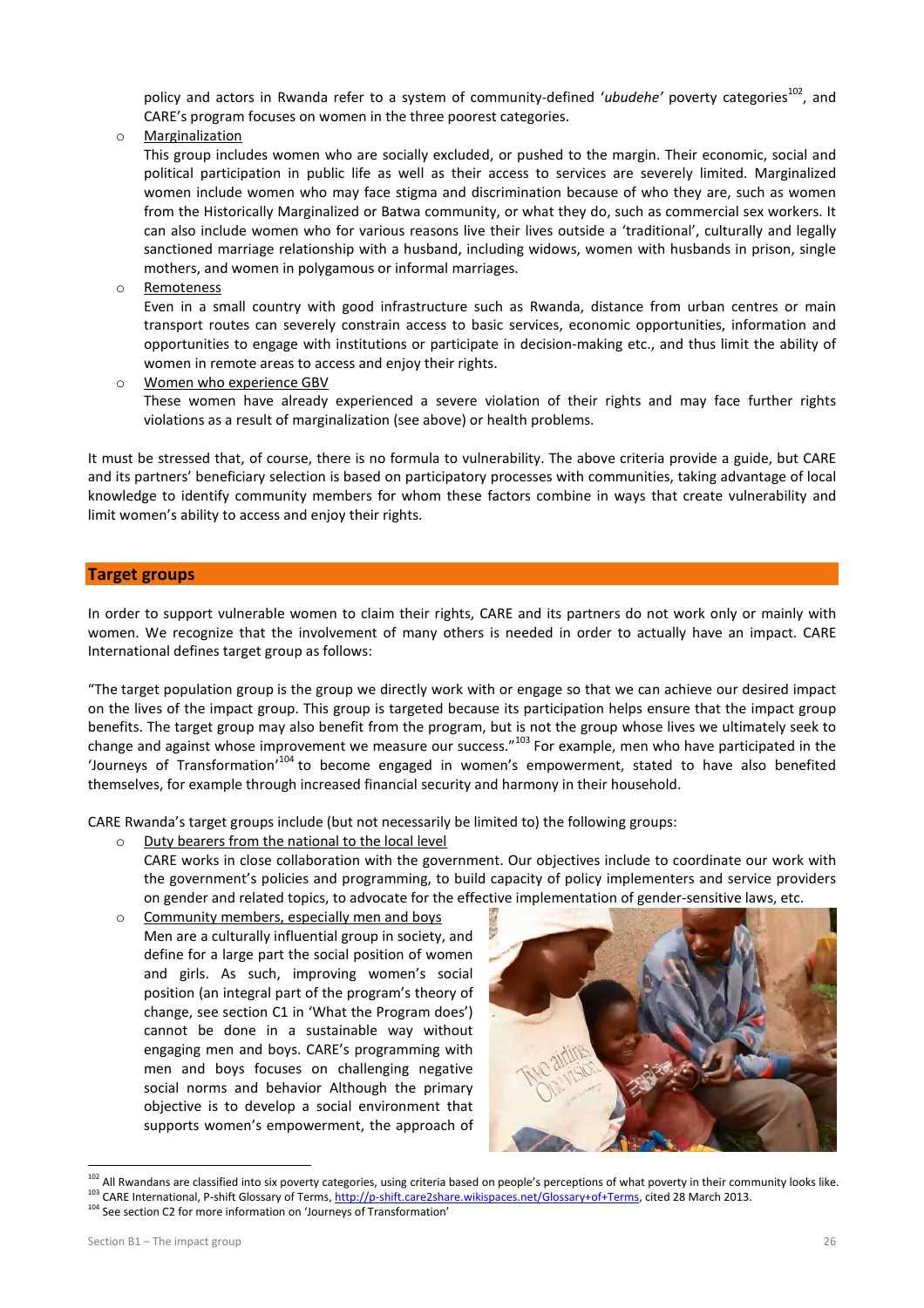engaging men also aims at improving men's situation and reducing those vulnerabilities based rigid masculinities and gender roles.

o Opinion leaders, such as religious leaders

Those whose opinion is highly regarded in society have large influence on what is accepted and what not. These people are therefore specific part of any programming that aims at raising awareness and/or challenging negative norms and behavior. For example, experience has shown that it is instrumental to include religious leaders in any programming around family planning. Getting them on board by discussing the link between religious and health-based FP messages allows them to contribute positive changes, while not involving them creates the risk of contradictory messages, which would hinder progress.

### o Civil society organizations and movements, including the media CARE Rwanda sees the capacity building of Rwanda's civil society as one of its objectives to ensure sustainability of its programming. This includes but is not limited to our partners organizations, and focuses on those civil society organizations with whom we (partly) share the same impact group.

o Financial institutions and private sector actors

Women's economic opportunities can be strongly improved by linking them to financial institutions and private sector actors. At the same time, such cooperation can be advantageous to the FIs and private sector actors as well. CARE Rwanda works with these groups to help them identify and make use of the opportunities to work with vulnerable women, while ensuring that this is done on the basis of positive rules of engagement, safeguarding the interests of the impact group.